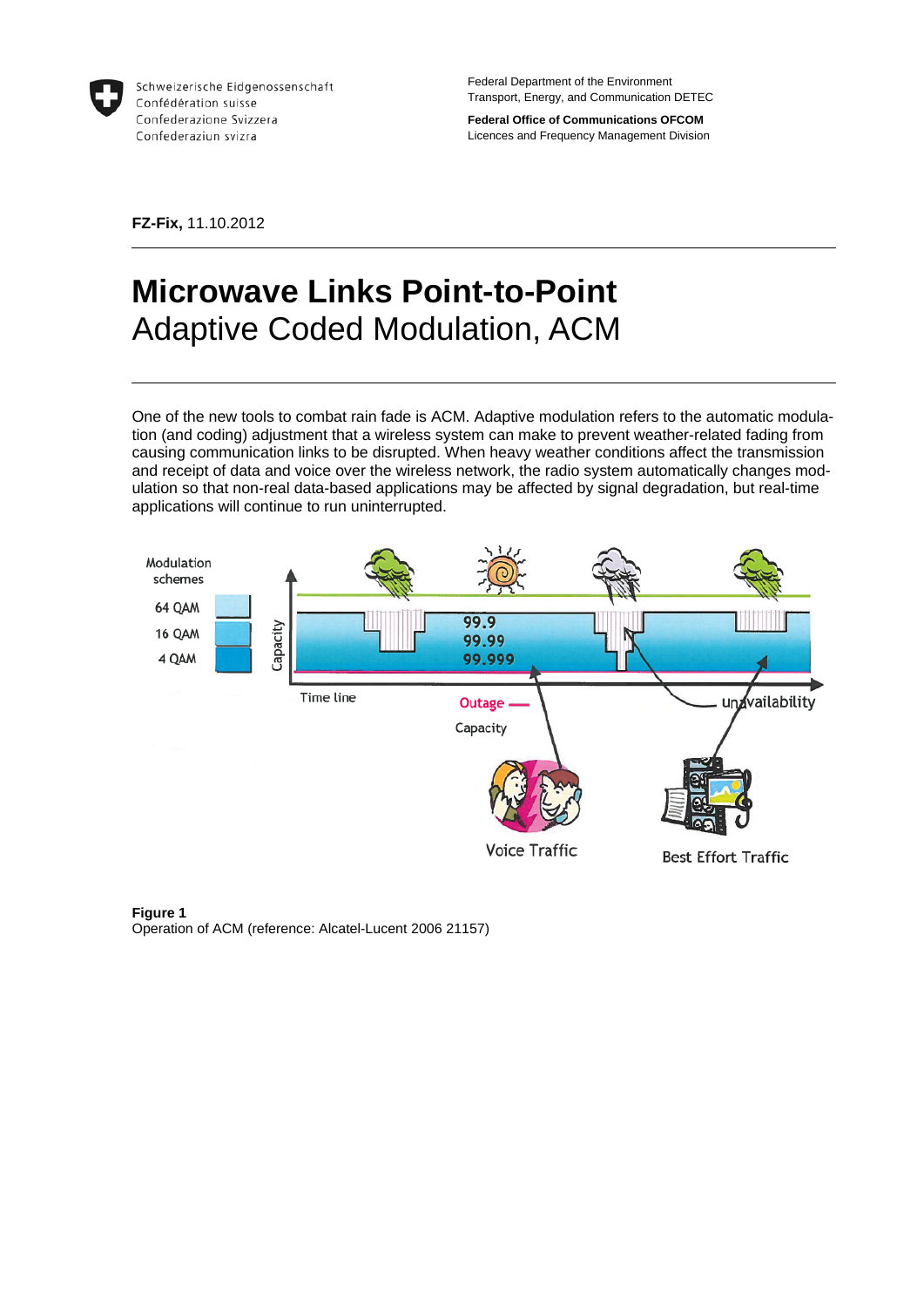# **Guidelines for using ACM**

## **A) Binding requirements:**

A.1) Reference Mode defines

- TX mask and modulation format at a certain availability,

- permissible max. TX power level,

- conditions for interference calculations (frequency assignment and coordination),

A.2) TX power level and TX mask used for Reference Mode remains the same also in case of loweror higher-level-modulation,

A.3) Reference Modes are predefined for each frequency band by BAKOM,

A.4) ATPC (Automatic Transmitter Power Control) is active during highest-level-modulation applied,

A.5) The frequency bands 13 GHz to 42 GHz are made available for ACM use,

A.6) The frequency bands 6.2 GHz to 11 GHz are under study for ACM use.

#### **B) Following rules / recommendations for FS frequency assignment are already standard in Switzerland and have to be considered also in case of ACM systems:**

B.1) RX levels are constant, e.g. -50 dBm,

B.2) link length policy,

B.3) use of ATPC (e.g. min. 10 dB, max. 20 dB),

B.4) technical specifications for real equipment (radio, antenna),

B.5) rain climatic zone

- K (Northern part of Switzerland, ANS, 42 mm/h) and

- L (Southern part of Switzerland, ASS, 60 mm/h),

B.6) Reference is made to Radio Interface Regulation RIR0302-nn.

# **C) Remarks:**

C.1) Modulation format QPSK is not used as a Reference Mode,

- C.2) Number of transition stages will be defined by the operator, no subject of regulation.
- C.3) Effects during transition are defined by the manufacturer, no subject of regulation.
- C.4) Control of the transmission rate is only caused by propagation effects (rain attenuation).
- C.5) Channel bandwidth remains always the same, not depending on transition stage,
- C.6) Relevant for license fees is the assigned channel bandwidth (not the transmission rate).